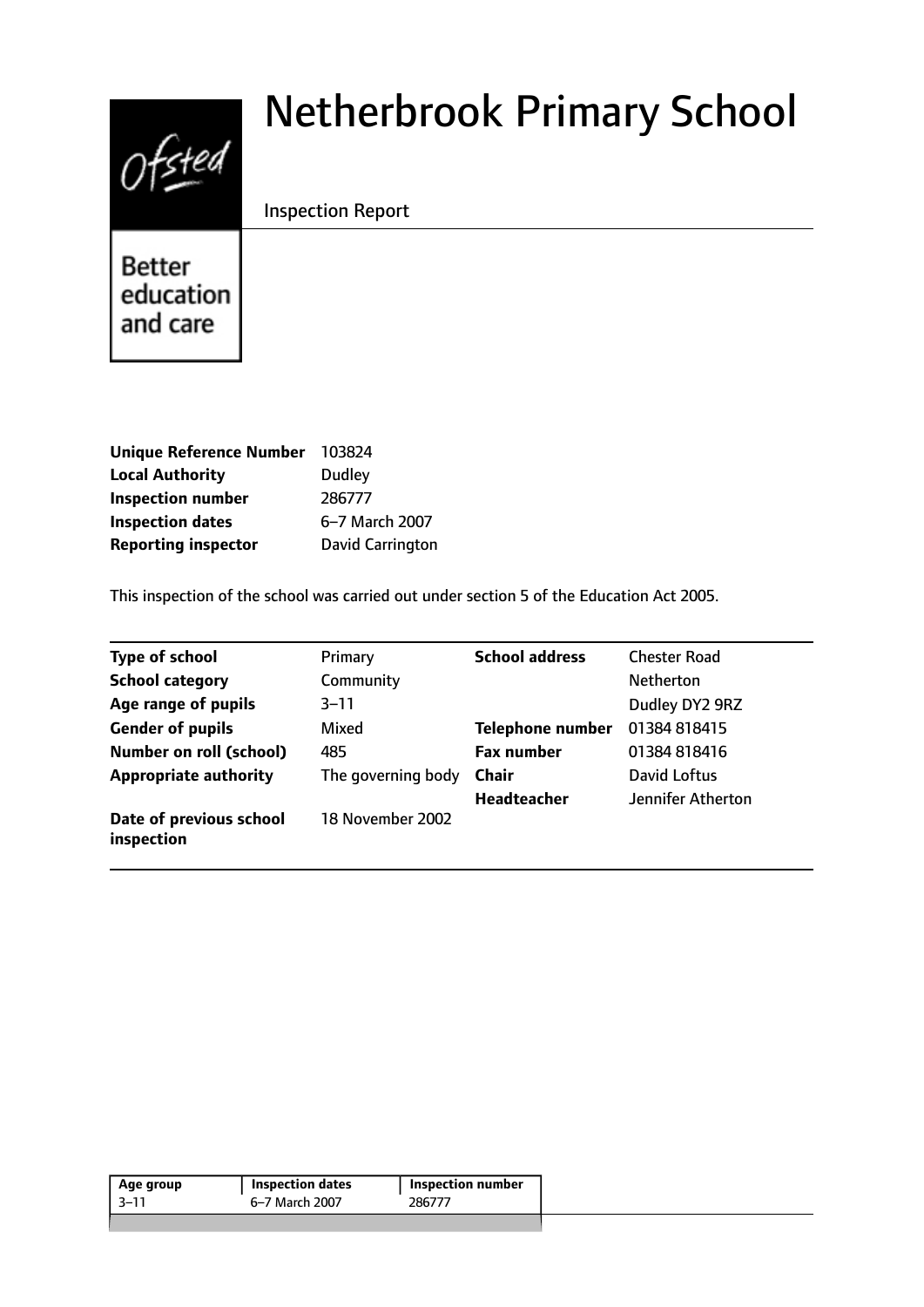© Crown copyright 2007

Website: www.ofsted.gov.uk

This document may be reproduced in whole or in part for non-commercial educational purposes, provided that the information quoted is reproduced without adaptation and the source and date of publication are stated.

Further copies of this report are obtainable from the school. Under the Education Act 2005, the school must provide a copy of this report free of charge to certain categories of people. A charge not exceeding the full cost of reproduction may be made for any other copies supplied.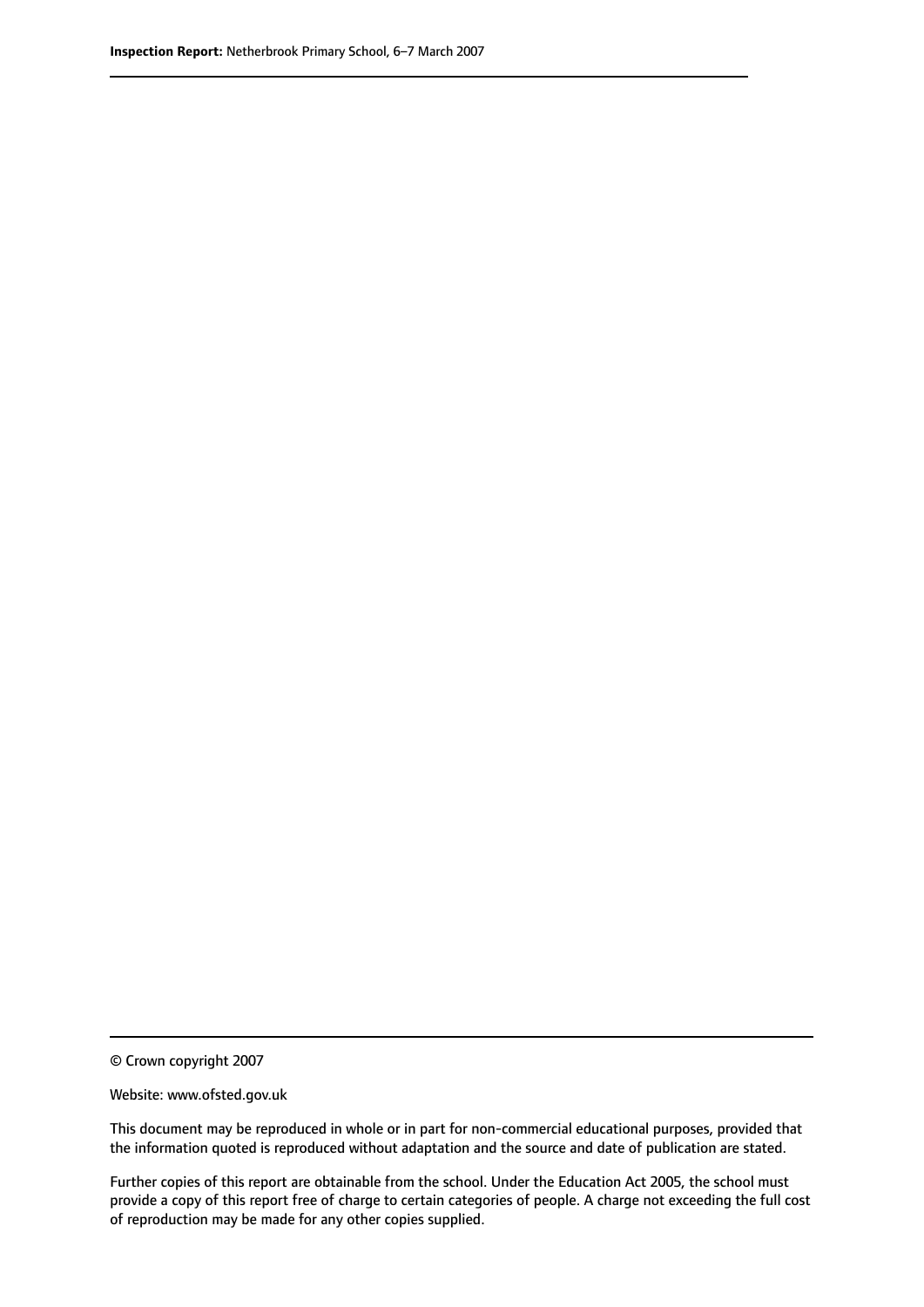# **Introduction**

The inspection was carried out by three Additional Inspectors.

# **Description of the school**

Netherbrook is much larger than most primary schools. Nearly all the pupils are from White British families. Very few have English as an additional language. One third of the pupils have learning difficulties or disabilities, which is above average. There is considerable social and economic hardship in the area around the school. A small number of pupils have significant personal, social or emotional needs when they start school. When children start in the Nursery their skill and knowledge levels are very low.

# **Key for inspection grades**

| Grade 1 | Outstanding  |
|---------|--------------|
| Grade 2 | Good         |
| Grade 3 | Satisfactory |
| Grade 4 | Inadequate   |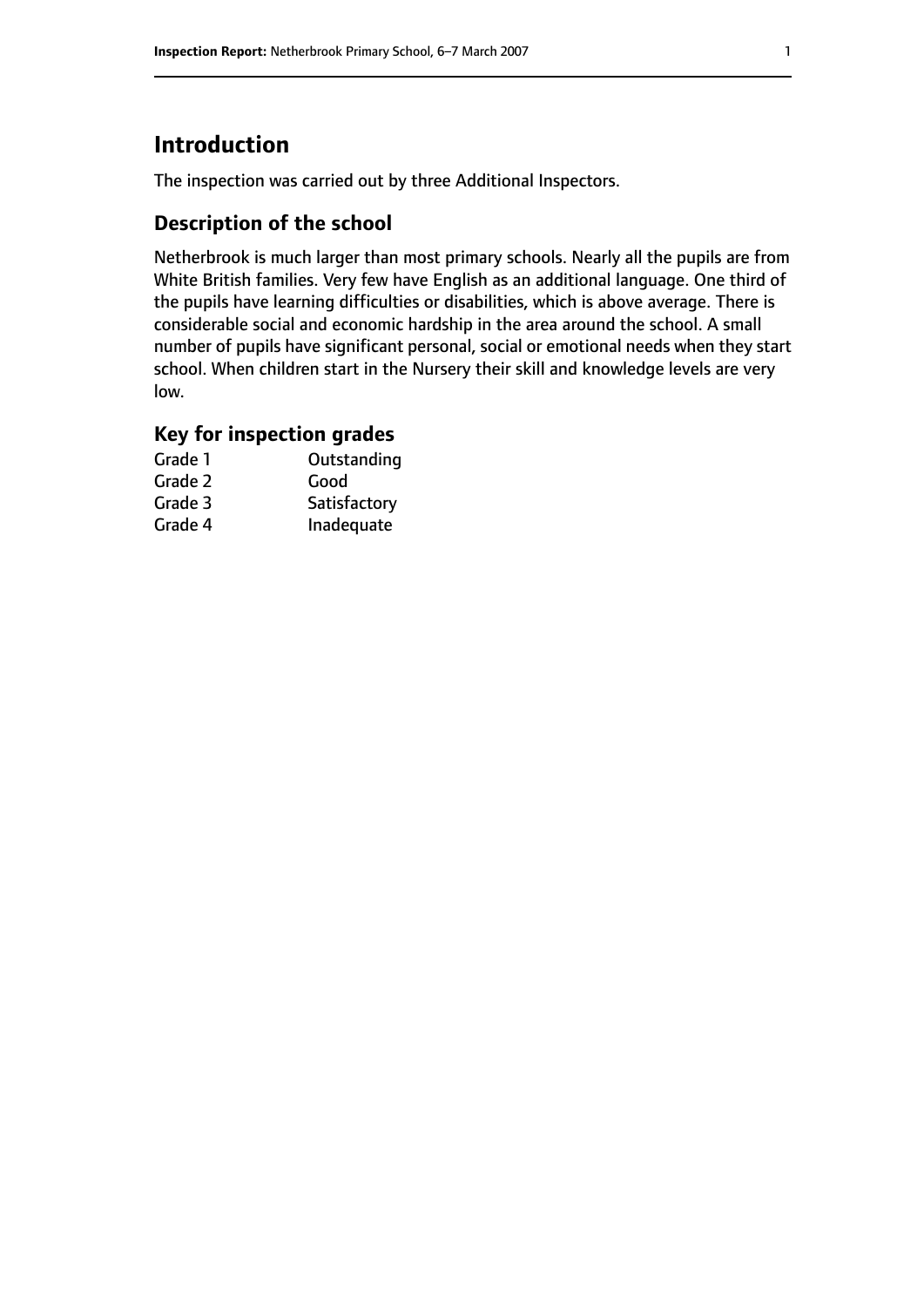# **Overall effectiveness of the school**

#### **Grade: 1**

Netherbrook is an outstanding school that makes a tremendous difference for its pupils. They make consistently rapid progress from the time they start school to the time they leave. Standards are above average by the end of Year 6 and achievement is outstanding. Children in Nursery and Reception make a spirited start to their learning and highly imaginative provision leads to excellent achievement. Those with learning difficulties and disabilities are urged to make excellent progress, which they do. The pupils who are vulnerable because they have great personal, social or emotional needs are nurtured firmly and with great care. Outstanding leadership and management is the reason for the excellent achievement of all pupils, and the wonderfully rich and exciting education provided for them. The guiding light in the leadership and management of the school is the headteacher. Her ambition and vision for the school is shared by the strong staff team, which has ensured that priorities for development have been completed very effectively. At present the key area for development is the partnership with parents and carers. This has many strengths but could be enhanced to ensure every parent and carer knows the learning needs of their children. The school gives excellent value for money, and shows great potential for continued improvement. Very full and careful checks are made to ensure that the quality of education meets the high expectations of everyone in school. Teaching and learning quality have been improved particularly well over the last five years. They are consistent throughout the school and their outstanding quality is the main reason why the pupils do so well. The excellent curriculum is rich, inspiring and rewarding. Basic skills are its cornerstone, but it also provides ample opportunities for pupils to develop creativity, independence and teamwork. The provision for art and physical education shines out. The school is a showcase for high quality artwork and the school has a fully deserved reputation for pupils' achievement in sport, games and dance. Pupils develop especially well as people and their personal development and well-being are outstanding. This is linked to the excellent quality of care, guidance and support. The school nurtures pupils through any difficulties and provides them with strong personal and academic support. Consequently, pupils show great regard for each other, behave well and have very positive attitudes towards learning. As one parent commented, staff have, 'not only given my daughter a good education, but also life skills, manners and thought for others'. Pupils learn to respect their own and others' cultures in a very positive way, as shown when the Dance Troupe performed a splendid, innovative 'Bollywood Dance' in which pupils worked closely together.

#### **What the school should do to improve further**

• Ensure more parents and carers take an active role in partnership with the school, so that they are more aware of the learning needs of their children.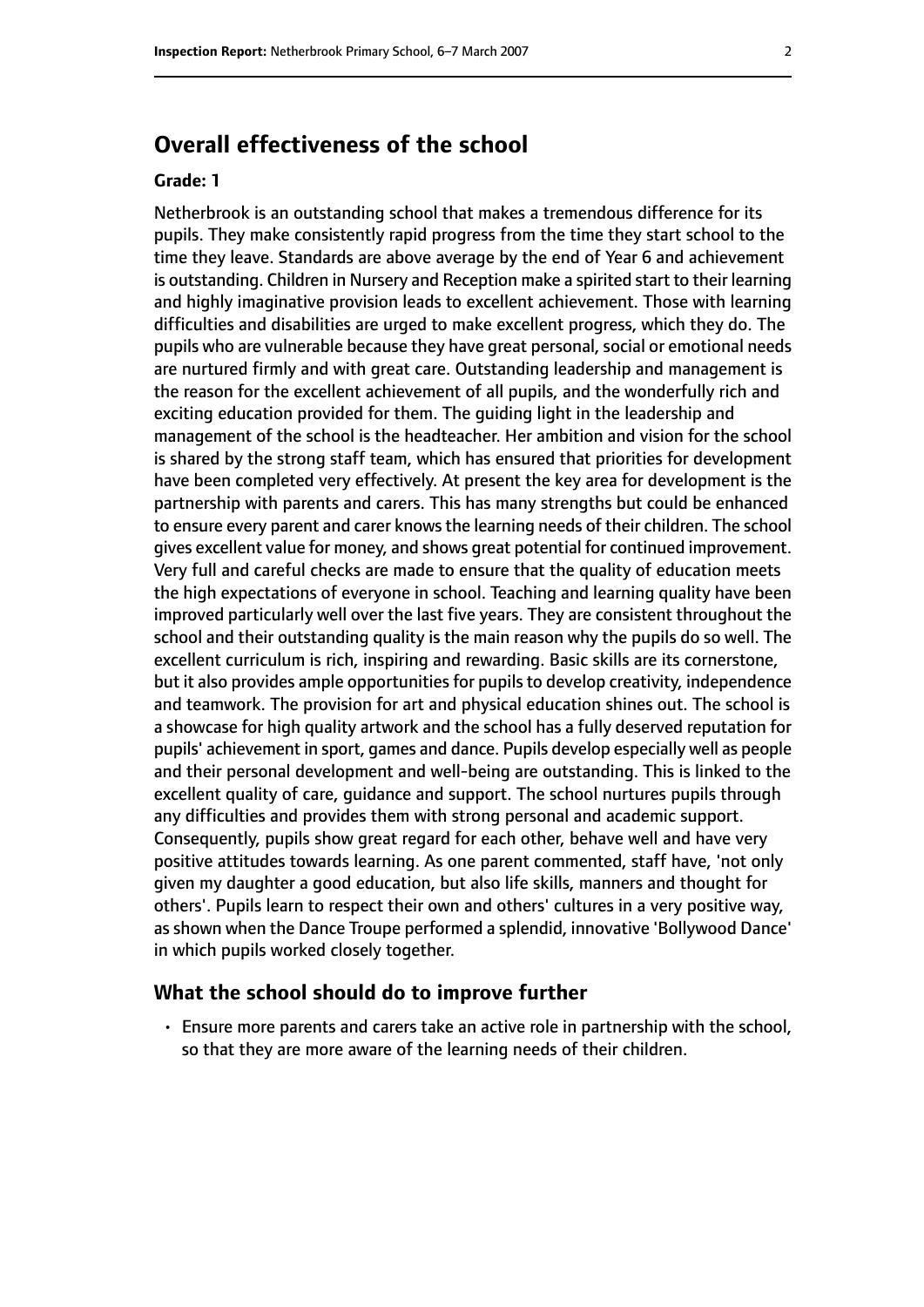# **Achievement and standards**

#### **Grade: 1**

The results of the national assessments in 2006 followed the trend of good standards and rapid progress started several years ago. Standards in Year 6 remain at above-average levels this year. After the last national tests, school leaders focused on the rather slower progress of the boys and introduced a number of worthwhile improvements to accelerate their learning. Boys' achievement is rising well as a result. Children in Nursery and Reception settle very quickly to their work. Every opportunity is taken to extend their speaking and listening and to improve their mathematical skills. Registration, for example, is used to polish the children's counting skills. The low starting point is not a barrier to progress for these young children. They rapidly make up a lot of ground and by the time they join Year 1 their attainment has risen to below-average levels. Outstanding achievement is consistent throughout the school. An example of the rapid progress made by pupils was observed in a Year 5 lesson when a visiting writer urged the class to write in an adventurous style about 'Undiscovered Treasures'. The pupils showed great creativity by weaving in to their writing the special qualities of their characters. Pupils with learning difficulties and disabilities make excellent progress. This is because their needs are recognised from an early age, and high quality support is provided both in and outside classes. Teaching assistants make an outstanding contribution to the progress of these pupils. The school is developing an effective programme to ensure pupils with gifts and talents are challenged to show their strengths.

# **Personal development and well-being**

#### **Grade: 1**

Many pupils start school with extremely low personal and social skills and poor self-confidence. The school does a most effective job in developing the pupils as individuals and their spiritual, moral, social and cultural development is outstanding. Pupils respect each other's differences and develop a strong sense of self-worth. Excellent personal development is also clear in the Foundation Stage, where children co-operate with staff very well. Pupils eat healthily in school and exercise very regularly. School leaders have timetabled extra lessons for physical education, which has improved pupils' overall motivation, especially the boys. Parents comment positively on these lessons, one saying that, 'physical education has transformed a reluctant girl with poor self-esteem to one now bursting with excitement'. Pupils say they feel safe and secure and are well aware of potential dangers outside school. They are proud of their awards for their personal and sporting team achievements. The school has worked hard to raise attendance to above average levels, and demonstrates pupils' huge enjoyment of school. Pupils' contribution to the immediate community is first rate. For example, they help to clean up the local area and decorate the local nature reserve with their art work to make it more attractive. The school organises frequent trips out to the wider community where pupils' work has strong impact, for example, through displays of dance. Pupils' acquisition of basic skills, including information and communication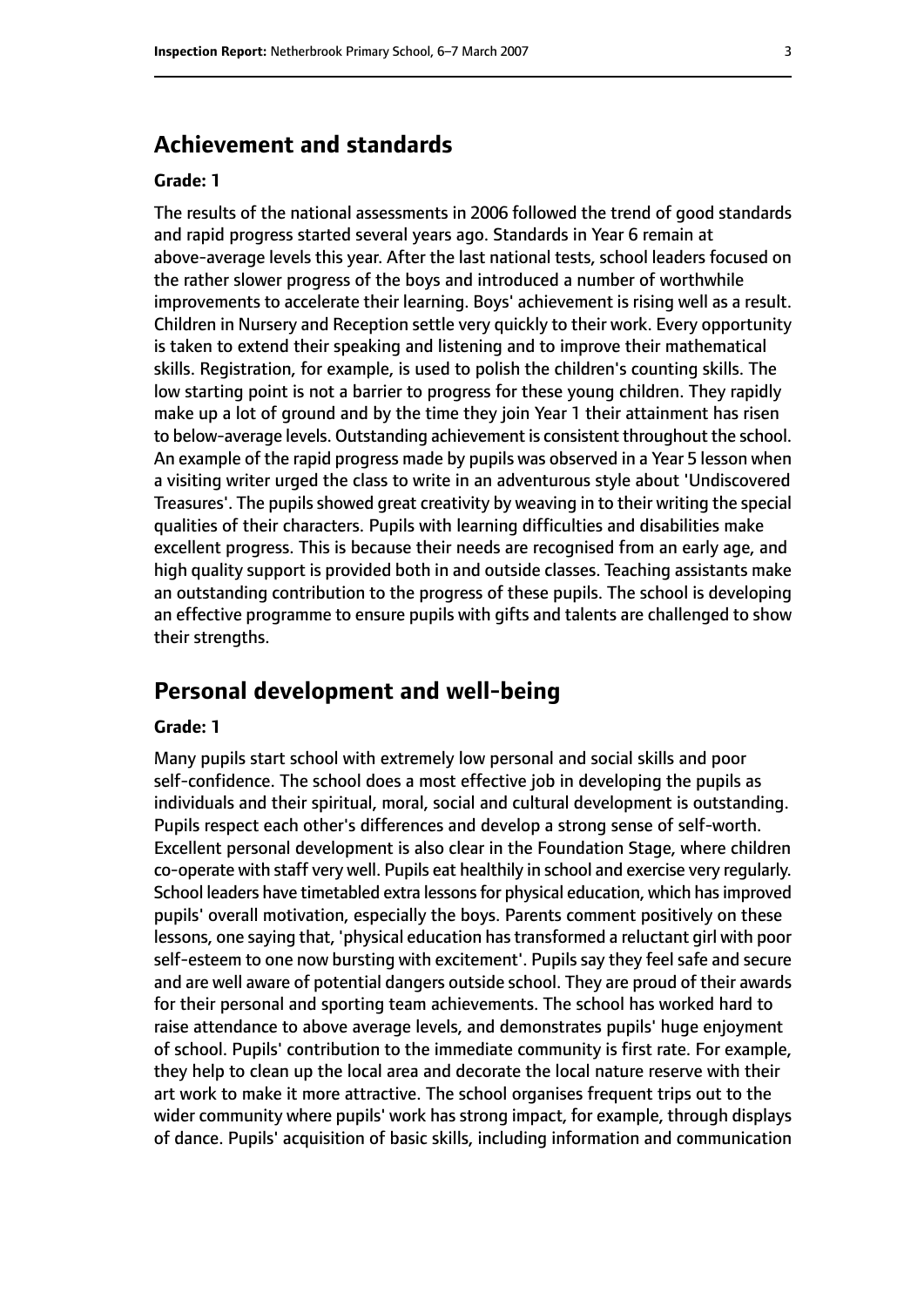technology (ICT), their skills in teamwork, involvement in the Young Enterprise initiative, and their good attendance bode very well for their future life.

# **Quality of provision**

#### **Teaching and learning**

#### **Grade: 1**

The quality of teaching has risen steadily over the last five years. Lessons are typically enjoyable, challenging, fun and practical. The pupils enjoy learning in an active way and teachers are very good at providing work to stimulate them to very brisk progress. The teaching of ICT has been improved well and pupils' achievement has accelerated as a result. Teachers share the targets for each lesson and set demanding time limits for the work. There are frequent opportunities for pupils to reflect on how successfully they are learning and their level of attainment. Although the work is demanding, and exceptionally well related to the needs of different groups, the challenge is not oppressive. Pupils relish the chance to rise to their teacher's high expectations. Children in Nursery and Reception show the same eagernessto learn. Their lessons are carefully planned to build on their level of skill and knowledge. Pupils with learning difficulties and disabilities are taught with great expertise. Teaching assistants give excellent support to these pupils, which enables them to progress confidently.

#### **Curriculum and other activities**

#### **Grade: 1**

The school has an outstanding curriculum with exciting learning opportunities in all subjects, much independent learning, and consequently it gives pupils huge enjoyment. The curriculum also gives a great boost to the personal development of pupils and to their self-esteem. Subject leaders are successfully introducing many new and original curricular opportunities, especially to encourage the learning of boys. The numerous practical and physical learning challenges have proved to be particularly effective. The improvement in boys' motivation has a direct bearing on achievement, which is very good in subjects other than English. The many awards to the school, such as High Impact Dance, Young Enterprise, Silver Artsmark and Activemark, are indicative of the school's continual search for excellence. The school's public areas are ablaze with colourful examples of pupils' work, such as 'Cat' masks and poetry, Egyptian necklaces, art deco plates and a wonderful bronze sculpture of the autumn fall of leaves. Visits to local places of interest, such as the local Royal Air Force base, further enhance the curriculum. Regular productions, such as 'Disney Dazzle', give opportunities for pupils to develop drama, singing and dance skills. There are a great many out-of-school clubs, including guitar, the engineering club 'Imagineering', and the gardening club 'Dig for Victory', which are joined enthusiastically by many pupils. Spanish has been introduced into Year 5, bringing further benefits for pupils' communication skills.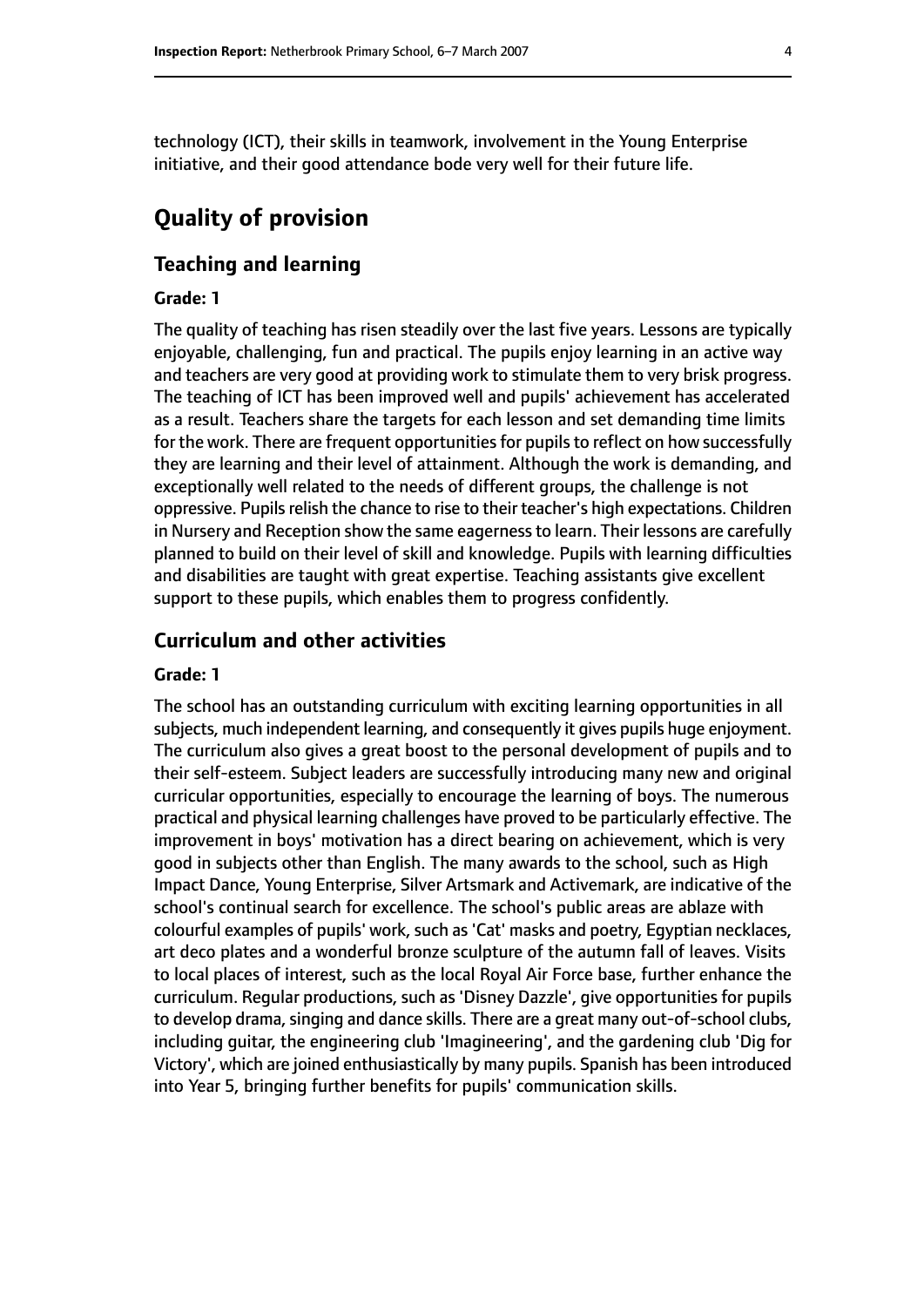#### **Care, guidance and support**

#### **Grade: 1**

A high quality of care filters through school. Staff skilfully support and care for pupils, some of whom have a wide range of personal, social and learning difficulties. Occasionally a few pupils do not respond well enough to this outstanding level of care and their behaviour does not meet the standards set by the vast majority of other pupils. The school is working successfully to settle these few pupils to effective learning. Those with learning difficulties and disabilities, or who are vulnerable, receive well-informed and sensitive support from teaching assistants and external agencies. Every effort is made to ensure pupils are safe and secure and strong procedures are fully in place for child protection and for vetting staff. Risk assessments are thorough. Provision at lunchtime is very good and pupils say they feel perfectly safe on the playground. School leaders' use of the very detailed records of pupils' progress to set future targets is proving effective in raising standards still further. Teachers' guidance on how pupils could improve their work is excellent and pupils can explain precisely what they need to do to improve further.

#### **Leadership and management**

#### **Grade: 1**

A highly effective management structure has been created which ensures that the achievement and care of pupils are particular strengths throughout every phase of the school. Striving for improvement is evident in all the school does. The school never stands still, and has an outstanding record in identifying and dealing effectively with areas identified for development. Recently these have included raising standards in writing, developing further the provision for physical education and for ICT. These initiatives have led to considerable improvement in standards and achievement. School leaders fulfil their responsibilities with diligence, consistency and enthusiasm. Consequently, for example, the monitoring of teaching and learning is maintained at a rigorous, but supportive level, so that all staff have a clear understanding of the school's expectations. This robust approach results in consistently high standards of teaching and achievement. This begins in the vibrant and lively Nursery and Reception, where leadership and management are outstanding. The school is totally inclusive and all groups of pupils are given an exciting and enjoyable education. The role of teaching assistants is vital in this, and they make a consistently outstanding contribution to the learning and care of all. The governors also make an excellent contribution. They do not hesitate to challenge school managers, and have a very well-developed knowledge of the school's strengths and needs. They are highly supportive of staff, and have a very successful track record in identifying and winning funding for the school.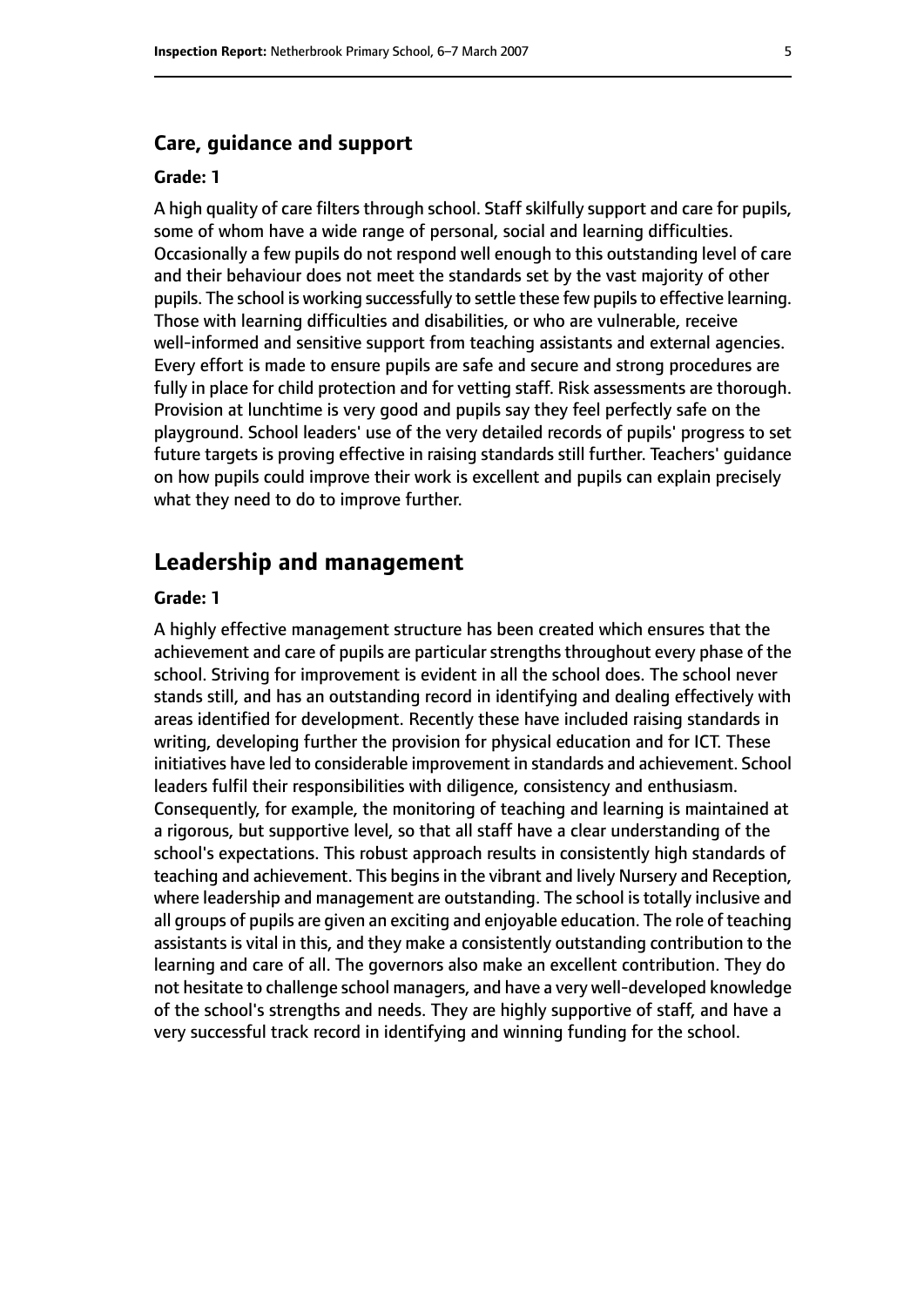**Any complaints about the inspection or the report should be made following the procedures set out inthe guidance 'Complaints about school inspection', whichis available from Ofsted's website: www.ofsted.gov.uk.**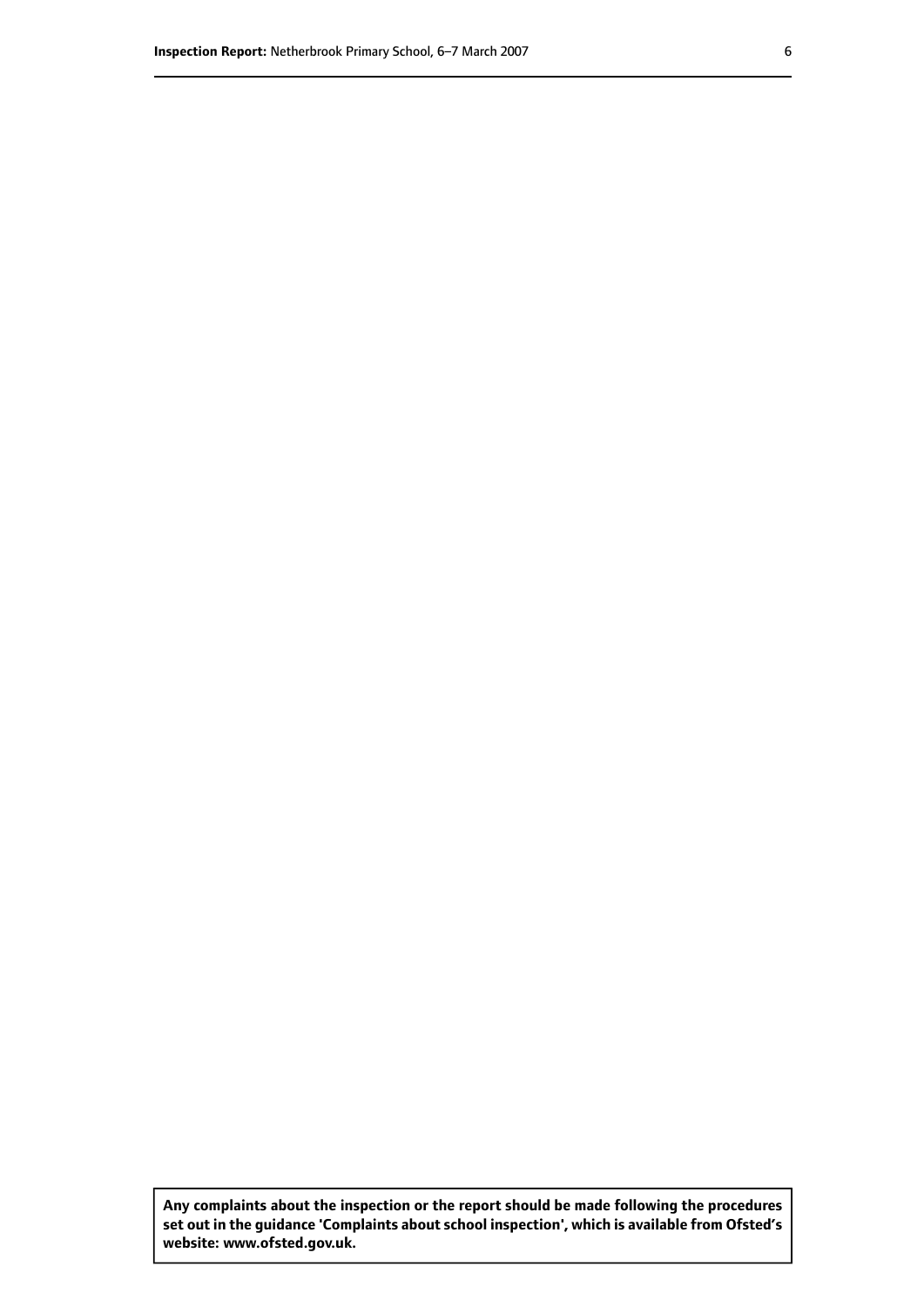# **Inspection judgements**

| Key to judgements: grade 1 is outstanding, grade 2 good, grade 3 satisfactory, and grade 4 | School         |
|--------------------------------------------------------------------------------------------|----------------|
| inadeauate                                                                                 | <b>Overall</b> |

# **Overall effectiveness**

| How effective, efficient and inclusive is the provision of education, integrated<br>care and any extended services in meeting the needs of learners? |     |
|------------------------------------------------------------------------------------------------------------------------------------------------------|-----|
| How well does the school work in partnership with others to promote learners'<br>well-being?                                                         |     |
| The quality and standards in the Foundation Stage                                                                                                    |     |
| The effectiveness of the school's self-evaluation                                                                                                    |     |
| The capacity to make any necessary improvements                                                                                                      |     |
| Effective steps have been taken to promote improvement since the last<br>inspection                                                                  | Yes |

# **Achievement and standards**

| How well do learners achieve?                                                                               |  |
|-------------------------------------------------------------------------------------------------------------|--|
| The standards <sup>1</sup> reached by learners                                                              |  |
| How well learners make progress, taking account of any significant variations between<br>groups of learners |  |
| How well learners with learning difficulties and disabilities make progress                                 |  |

### **Personal development and well-being**

| How good is the overall personal development and well-being of the<br>learners?                                  |  |
|------------------------------------------------------------------------------------------------------------------|--|
| The extent of learners' spiritual, moral, social and cultural development                                        |  |
| The behaviour of learners                                                                                        |  |
| The attendance of learners                                                                                       |  |
| How well learners enjoy their education                                                                          |  |
| The extent to which learners adopt safe practices                                                                |  |
| The extent to which learners adopt healthy lifestyles                                                            |  |
| The extent to which learners make a positive contribution to the community                                       |  |
| How well learners develop workplace and other skills that will contribute to<br>their future economic well-being |  |

# **The quality of provision**

| How effective are teaching and learning in meeting the full range of the<br>  learners' needs?                      |  |
|---------------------------------------------------------------------------------------------------------------------|--|
| $\mid$ How well do the curriculum and other activities meet the range of needs<br>$\mid$ and interests of learners? |  |
| How well are learners cared for, guided and supported?                                                              |  |

 $^1$  Grade 1 - Exceptionally and consistently high; Grade 2 - Generally above average with none significantly below average; Grade 3 - Broadly average to below average; Grade 4 - Exceptionally low.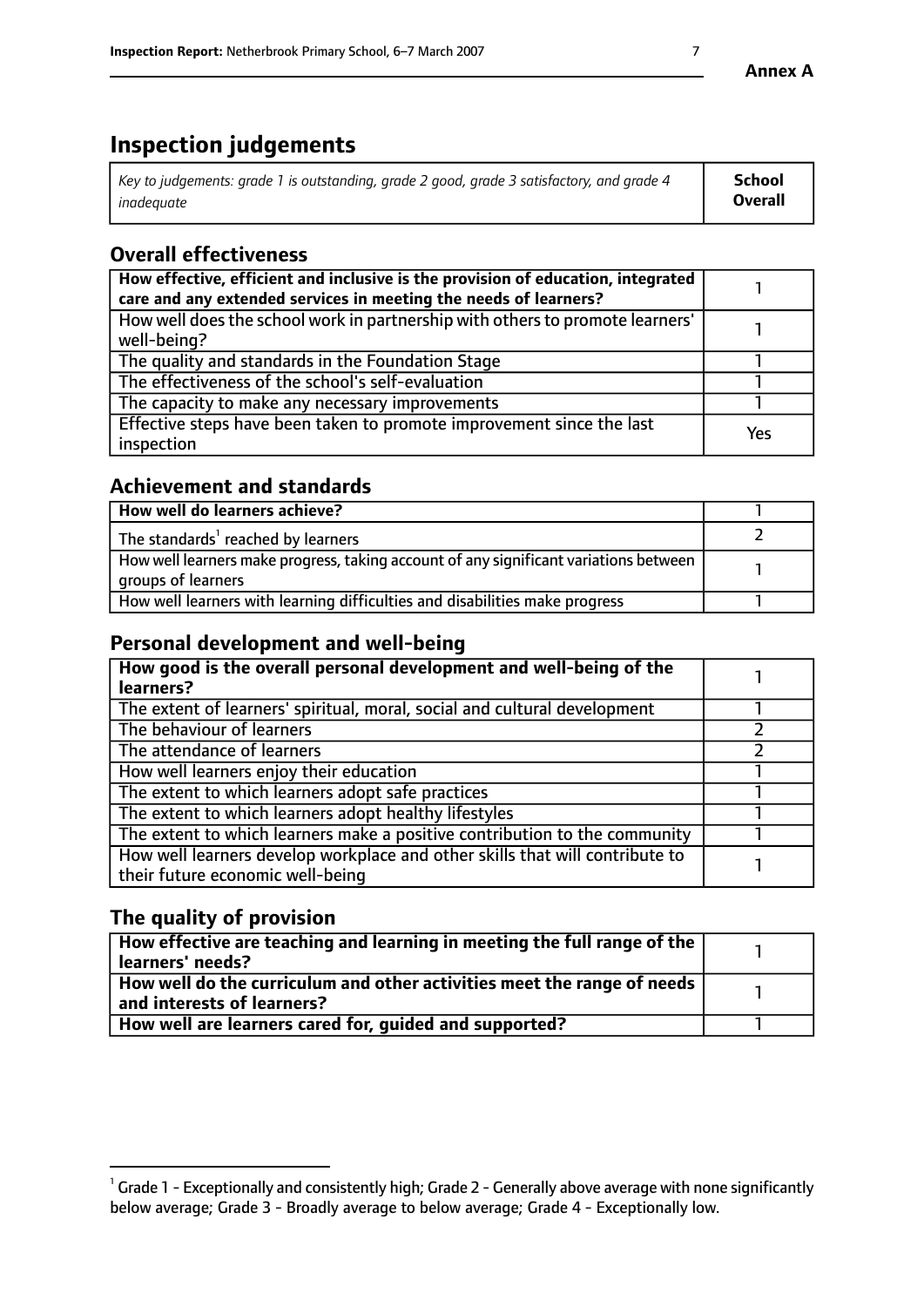#### **Annex A**

# **Leadership and management**

| How effective are leadership and management in raising achievement<br>and supporting all learners?                                              |           |
|-------------------------------------------------------------------------------------------------------------------------------------------------|-----------|
| How effectively leaders and managers at all levels set clear direction leading<br>to improvement and promote high quality of care and education |           |
| How effectively performance is monitored, evaluated and improved to meet<br>challenging targets                                                 |           |
| How well equality of opportunity is promoted and discrimination tackled so<br>that all learners achieve as well as they can                     |           |
| How effectively and efficiently resources, including staff, are deployed to<br>achieve value for money                                          |           |
| The extent to which governors and other supervisory boards discharge their<br>responsibilities                                                  |           |
| Do procedures for safequarding learners meet current government<br>requirements?                                                                | Yes       |
| Does this school require special measures?                                                                                                      | <b>No</b> |
| Does this school require a notice to improve?                                                                                                   | <b>No</b> |